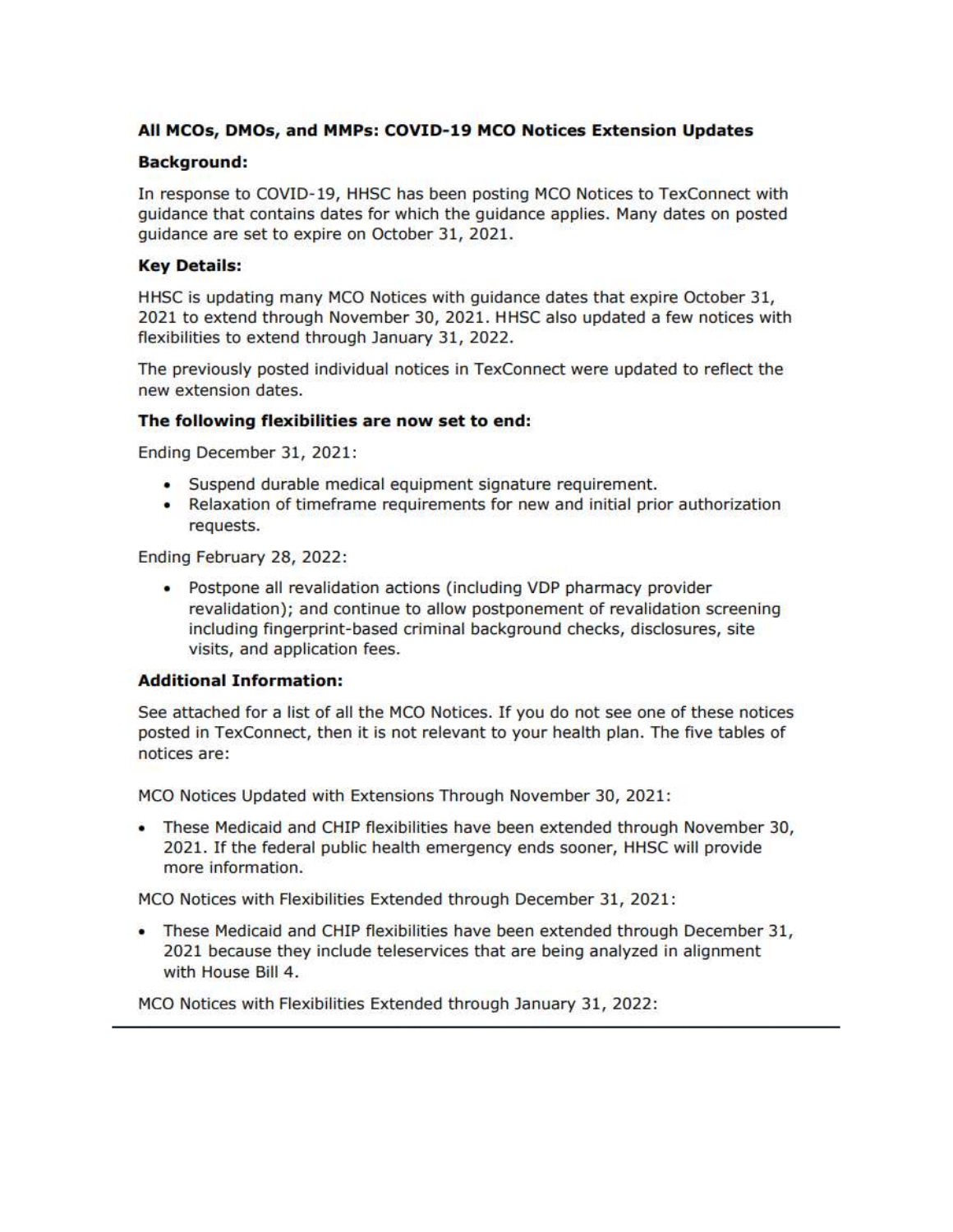• These flexibilities have been extended through January 31, 2022. If the federal public health emergency ends sooner, HHSC will provide more information.

MCO Notices with Flexibilities to End or That Have Ended

- This includes flexibilities that:
	- o Are ending on Dec. 31, 2021 and Feb. 28, 2022.
	- o Have ended on July 31, 2020; October 23, 2020; November 30, 2020; December 31, 2020; May 10, 2021; June 30, 2021; July 31, 2021 and August 31, 2021.

Information on Other COVID-19 MCO Notices

• The notices in the table were not updated as the quidance either remains in effect until rescinded or the extension details remain the same. View these notices in TexConnect for flexibility details.

#### **Resources:**

Extensions - COVID MCO Notices Tables (Attached)

#### **Contact:**

MCO COVID-19 Inquiries@hhsc.state.tx.us

#### All MCOs & MMPs: Updated Guidance for MCOs and MMPs Regarding New and Initial Prior Authorizations

#### **Background:**

HHSC is issuing this guidance to Medicaid and CHIP MCOs and Medicare-Medicaid Plans (MMPs) to help ensure continuity of care during the COVID-19 response.

#### **Key Details:**

Effective immediately, Medicaid and CHIP MCOs and MMPs must move forward with processing new and initial prior authorization (PA) requests, including recertification requests, by relaxing document submission timeframes for providers if they are unable to provide certain required documentation through December 31, 2021.

Beginning with dates of service January 1, 2022 and after, all pre-COVID prior authorization timeframe and submission requirements will resume as outlined in the Texas Medicaid Provider Procedures Manual (TMPPM). COVID flexibilities will no longer apply after December 31, 2021. Providers may refer to TMPPM Volume 1, Fee-for-Service Prior Authorizations, Section 5.4, "Submitting Prior Authorization Forms," to review prior authorization timeframe and submission requirements for prior authorizations submitted after December 31, 2021.

This guidance applies to all state plan services, including acute care and long-term services and supports such as personal assistance services, personal care services,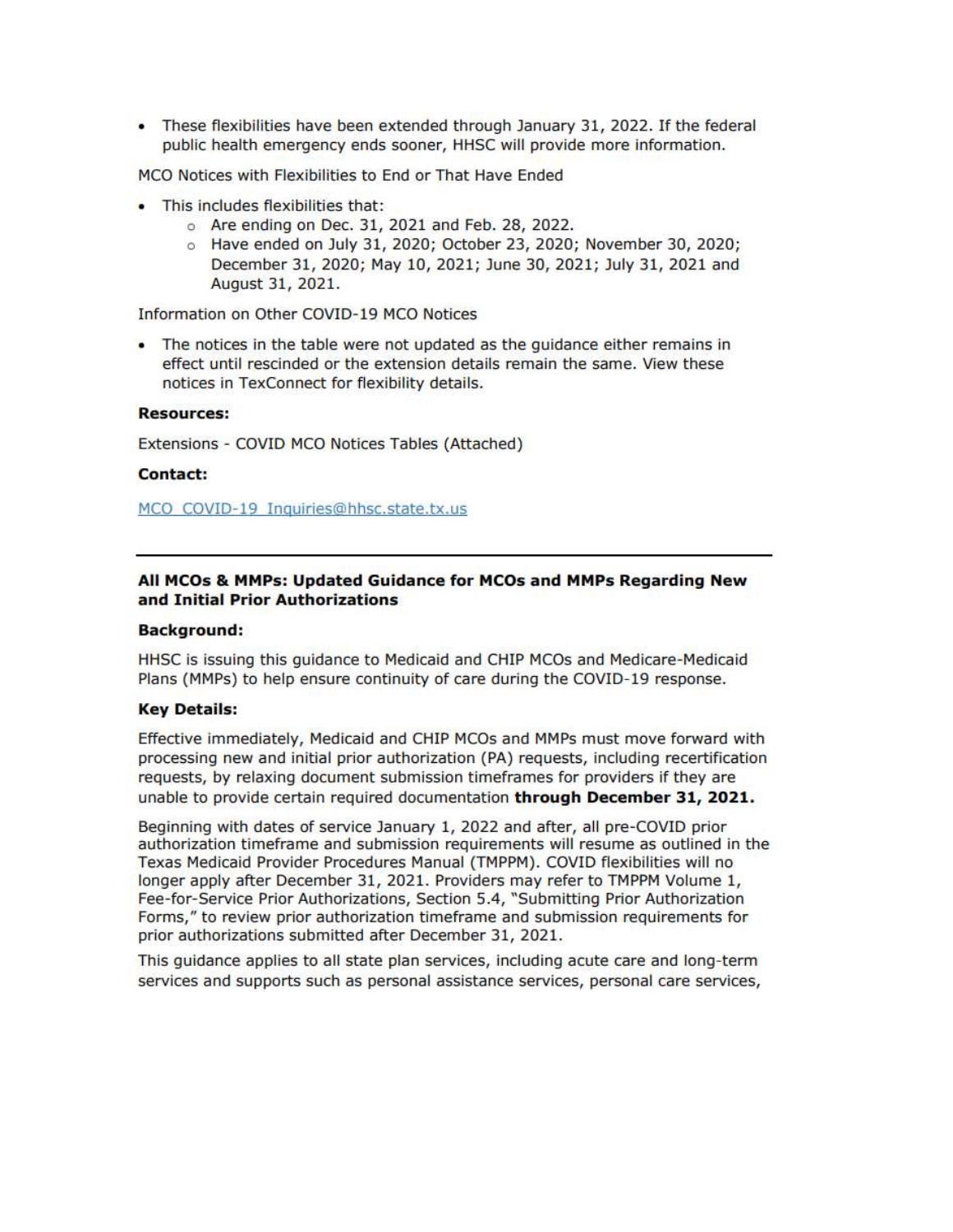Community First Choice, private duty nursing, day activity and health services, and durable medical equipment and supplies. This quidance **does not** apply to dental services, facility services, and outpatient pharmacy services.

Examples of such documentation include, but are not limited to:

- TMPPM-required timely signatures from physicians and other providers,
- · client signatures,
- up to date visit with primary care or ordering physician,
- and certification of timely face-to-face visits

Providers must submit the appropriate PA forms for requesting services, including:

- the procedure and diagnosis codes,
- · applicable modifiers,
- · dates of service,
- and numerical quantities for services requested

Forms must be submitted in a timely manner, complete to the greatest extent possible, and documentation must note the COVID-19 related issue(s) that prevents the provider from being able to submit required documents. Medical necessity-related documentation of clinical records to demonstrate patient status and progress specific to some services is still required. Such documentation includes, but is not limited to:

- · letters of medical necessity,
- · progress notes,
- therapy evaluations and re-evaluations,
- . nursing plans of care and notes,
- and seating assessments, etc.

Failure to provide this documentation without a COVID-19 related explanation in the PA request is justification for the MCO to deny the requested service due to an inability to determine medical necessity.

Providers are expected to document and ensure the services being delivered are medically necessary. An MCO or MMP may request additional information if deemed necessary but may not deny PA requests if providers are unable to provide certain required documentation in a timely manner as outlined above. It is expected that the provider has obtained the appropriate required documentation for inclusion in the member's file before reimbursement is requested and will make it available to the MCO upon retrospective review. The services delivered may still be subject to retrospective review for medical necessity-related documentation. The MCO or MMP should review exceptions on a provider or member-specific basis.

If MCOs or MMPs implement a retrospective review process that impacts claims for PAs that were approved through December 31, 2021, MCOs may not recoup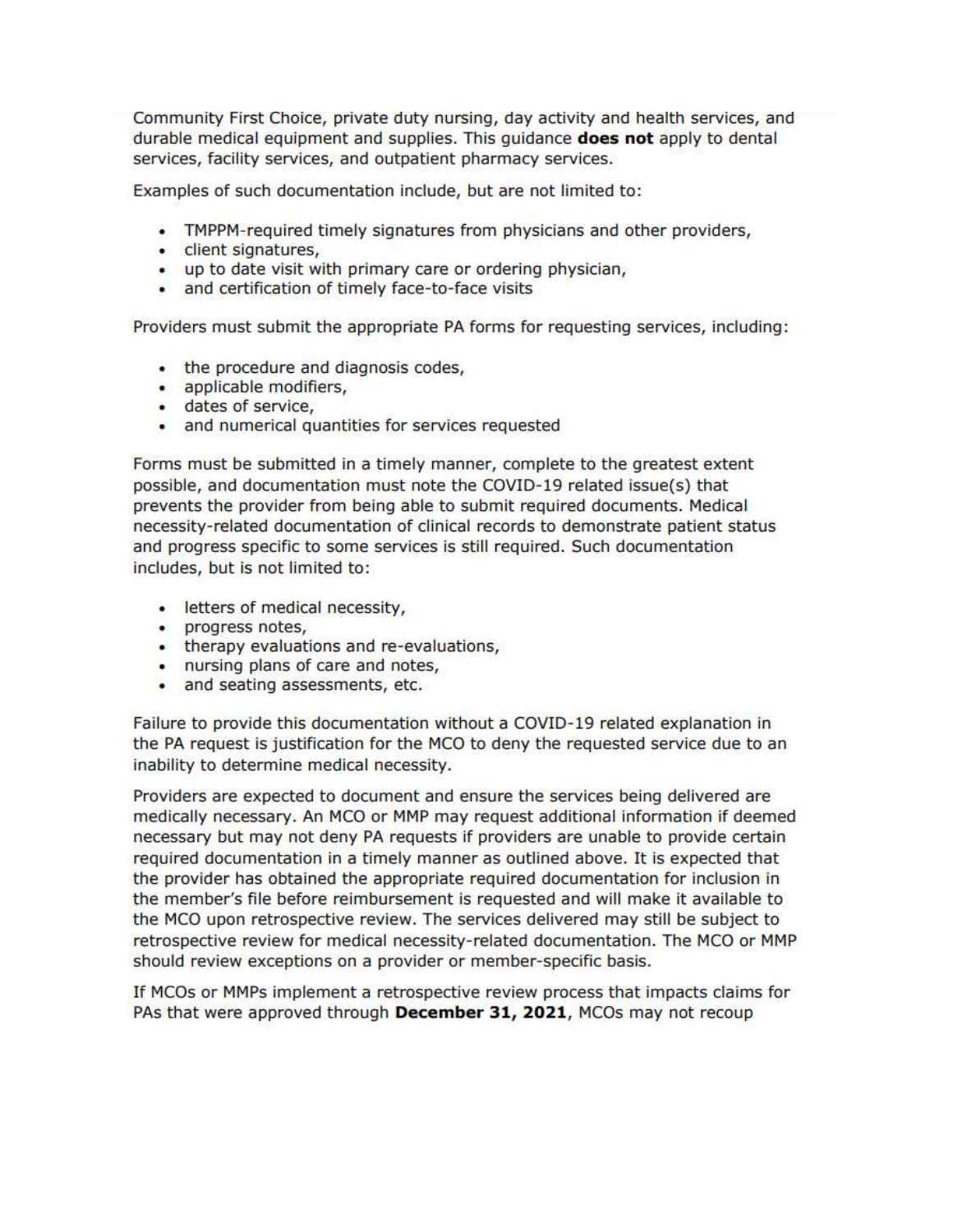solely on the basis that the provider did not fulfill all of the documentation requirements normally required for PA requests. However, the provider must be able to provide a documented justification that the service was medically necessary.

In addition, MCOs and MMPs must have a process to ensure network providers are aware of and have timely access to the PA information needed to bill appropriately and enter authorization information into the electronic visit verification (EVV) system prior to service delivery (for EVV-required services).

### **Additional Information:**

A provider notice was also released and is available on the TMHP website.

#### Contact:

paula.clark@hhs.texas.gov

### All MCOs & MMPs: Updated COVID-19 Guidance for MCOs regarding **Durable Medical Equipment**

#### **Background:**

HHSC is issuing this guidance to Medicaid MCOs to help ensure continuity of care in response to COVID-19.

#### **Key Details:**

Effective immediately, MCOs may not require Durable Medical Equipment (DME) providers to obtain the member or member's guardian signature on DME Certification and Receipt Forms. This guidance remains in effect

## through December 31, 2021.

Beginning with dates of service on or after January 1, 2022, this COVID-19 flexibility will end, and the client or guardian signature requirement for the Durable Medical Equipment (DME) Certification and Receipt Form will resume. HHSC will provide more information if there are changes

### **Additional Information:**

A DME provider notice was also released and is available on the TMHP website.

### **Resources:**

https://www.tmhp.com/news/2020-05-07-waiver-extension-dme-certification-andreceipt-form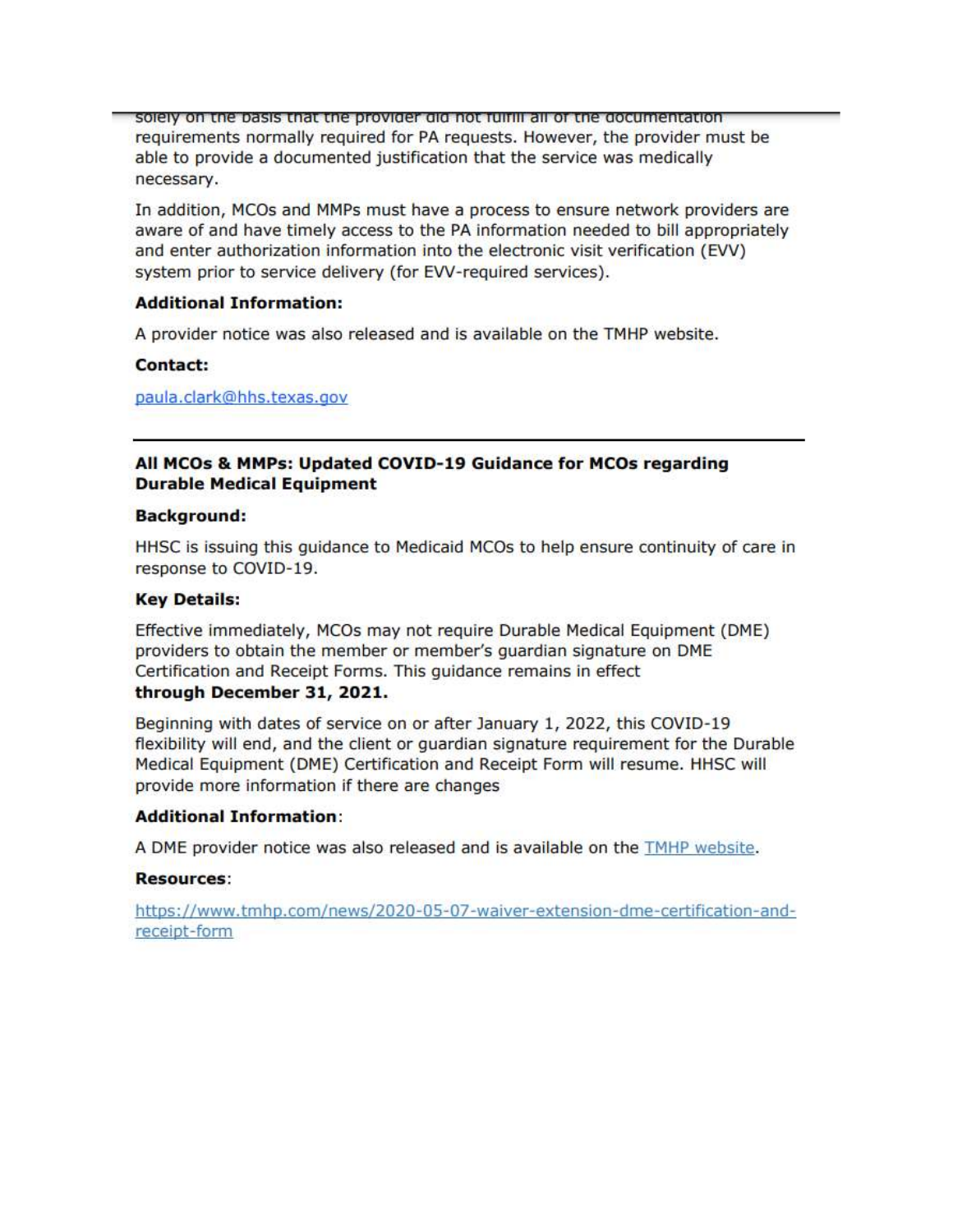# **MCO Notices Extension Updates**

Updates made October 26, 2021

## **MCO Notices Updated with Extensions Through November 30, 2021\***

*The following Medicaid and CHIP flexibilities have been extended through November 30, 2021. If the federal public health emergency ends sooner, HHSC will provide more information.*

| <b>Title of MCO Notice:</b>                                                                                                                                                                                                                                                                                                                                                                                                                                                                                                                                                                                          | <b>Issued On:</b> |
|----------------------------------------------------------------------------------------------------------------------------------------------------------------------------------------------------------------------------------------------------------------------------------------------------------------------------------------------------------------------------------------------------------------------------------------------------------------------------------------------------------------------------------------------------------------------------------------------------------------------|-------------------|
| Guidance Regarding Third Party Resources for STAR Health Member                                                                                                                                                                                                                                                                                                                                                                                                                                                                                                                                                      | Aug. 24, 2020     |
| COVID-19 Guidance: Temporarily Allow Verbal Consent from Members on Service Plans &<br><b>Related Forms</b>                                                                                                                                                                                                                                                                                                                                                                                                                                                                                                          | June 17, 2020     |
| COVID-19 Guidance: Oral Requests for an Appeal                                                                                                                                                                                                                                                                                                                                                                                                                                                                                                                                                                       | March 26, 2020    |
| COVID-19 Guidance: Fair Hearing Request Extensions                                                                                                                                                                                                                                                                                                                                                                                                                                                                                                                                                                   | March 26, 2020    |
| COVID-19 Guidance: Fair Hearing Determination Extensions                                                                                                                                                                                                                                                                                                                                                                                                                                                                                                                                                             | March 26, 2020    |
| COVID-19 Guidance: Appeal and Continuation of Benefit Request Extensions<br>The flexibility to extend deadlines that requires a person to request continuation of benefits<br>from 10 days to 30 days ended June 30, 2021. A new notice with updated guidance was<br>posted June 3, 2021 titled "Update to COVID-19 Guidance: Continuation of Benefit Request<br>Extension to End June 30, 2021".<br>The content in the March 26 notice also lists a flexibility to extend the timeframe to 90 days<br>for a member to request an internal appeal - this flexibility has NOT been determined to end<br>at this time. | March 26, 2020    |
| COVID-19 Guidance for the Consumer Directed Services (CDS) Option                                                                                                                                                                                                                                                                                                                                                                                                                                                                                                                                                    | March 24, 2020    |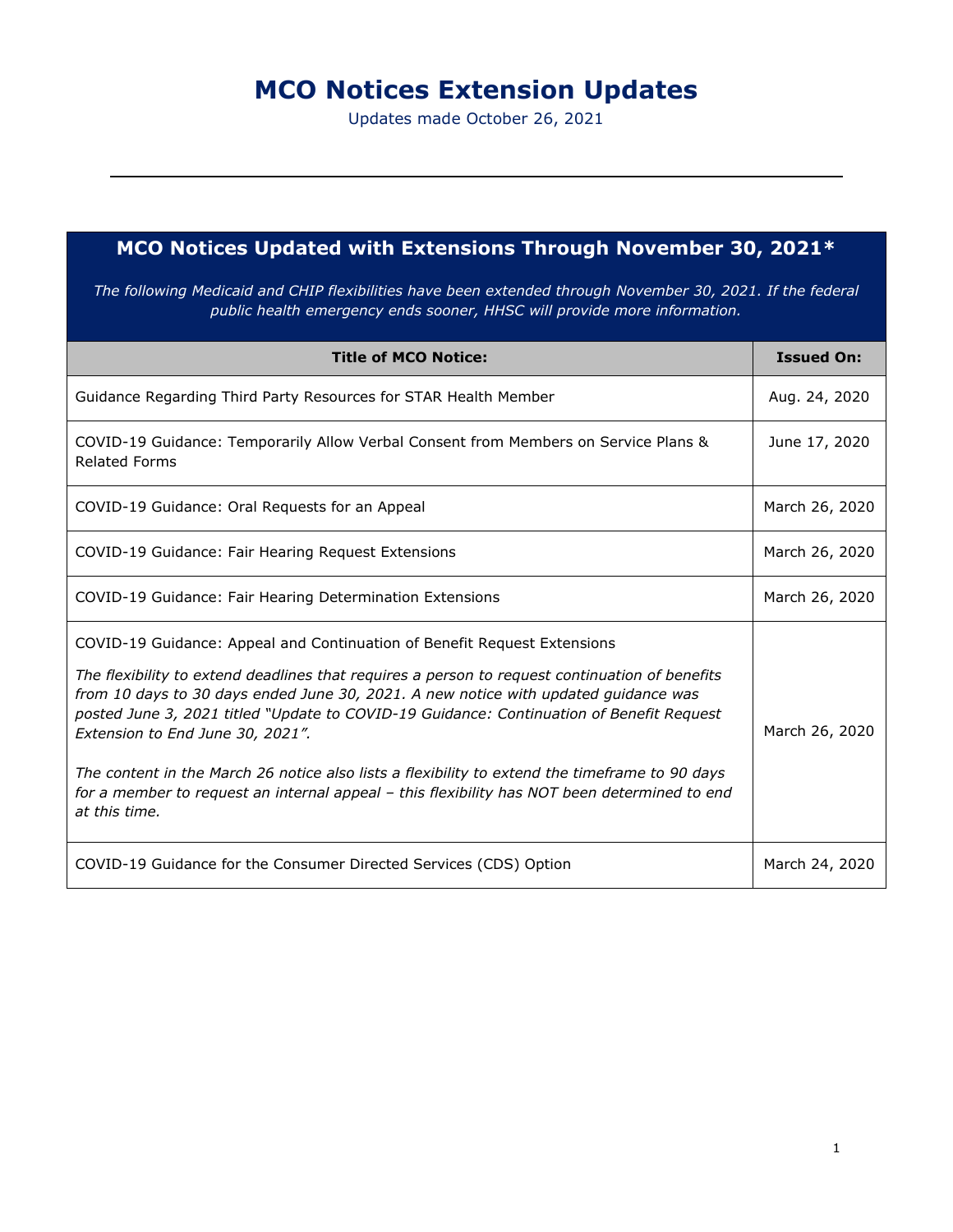## **MCO Notices with Flexibilities Extended through December 31, 2021**

*HHSC is extending the following flexibilities through December 31, 2021, because they include teleservices that are being analyzed in alignment with House Bill 4.*

| <b>Title of MCO Notice:</b>                                                                                                                                                                                                                                                                                                             | <b>Issued On:</b> |
|-----------------------------------------------------------------------------------------------------------------------------------------------------------------------------------------------------------------------------------------------------------------------------------------------------------------------------------------|-------------------|
| Resumption of In Person Assessments & Service Coordination Visits: Assessment Reporting<br>Amendments                                                                                                                                                                                                                                   | July 29, 2021     |
| Resumption of In-Person Assessments & Service Coordination Visits                                                                                                                                                                                                                                                                       |                   |
| The Sept. 1 effective date in this notice is accurate, and the overall guidance continues to be<br>in effect. For additional guidance, see "Resumption of In Person Assessments & Service<br>Coordination Visits: Assessment Reporting Amendments" posted July 29, 2021.                                                                | June 14, 2021     |
| Texas Health Steps Recipient Reminder Letters for Telemedicine Medical Checkups                                                                                                                                                                                                                                                         | Jan. 21, 2021     |
| Updated Guidance-Completing Initial Assessments & Reassessments for Expiring Individual<br>Service Plan                                                                                                                                                                                                                                 | Oct. 27, 2020     |
| For updated guidance, see "Updated Guidance-Completing Initial Assessments &<br>Reassessments for Expiring Individual Service Plan" notice published June 14, 2021.                                                                                                                                                                     |                   |
| STAR+PLUS HCBS Only: Process for Off-Cycle Reassessments                                                                                                                                                                                                                                                                                | Oct. 27, 2020     |
| STAR Kids MDCP Only: Process for Off-Cycle Reassessments                                                                                                                                                                                                                                                                                | Oct. 27, 2020     |
| Completing Reassessments for Expiring Individual Service Plans                                                                                                                                                                                                                                                                          |                   |
| For updated guidance, see "Updated Guidance-Completing Initial Assessments &<br>Reassessments for Expiring Individual Service Plan" notice published Oct. 27, 2020.                                                                                                                                                                     | Sept. 21, 2020    |
| New Guidance: THSteps Medical Checkups via Remote Delivery During Implementing COVID-<br>19 Restrictions                                                                                                                                                                                                                                | May 11, 2020      |
| COVID-19: Service-Level Changes Resulting from Telehealth and Telephonic Visits                                                                                                                                                                                                                                                         | May 7, 2020       |
| MCO COVID-19 Guidance: Telehealth for Physical, Occupational, and Speech Therapy                                                                                                                                                                                                                                                        | April 10, 2020    |
| Add Rural Health Clinics as Telehealth and Telemedicine Sites                                                                                                                                                                                                                                                                           | March 27, 2020    |
| COVID-19 Guidance: Face to Face Visits and Service Coordination/Case Management                                                                                                                                                                                                                                                         |                   |
| The flexibility to suspend service coordination requirements for face-to-face visits, offering<br>telehealth or telephonic service coordination instead, when appropriate, ended August 31,<br>2021. For updated guidance, view the June 14, 2021 notice titled "Resumption of In-Person<br>Assessments & Service Coordination Visits". | March 26, 2020    |
| Telehealth for Physical, Occupational, and Speech Therapies                                                                                                                                                                                                                                                                             | March 24, 2020    |
| Claims for Telephone (Audio-Only) Behavioral Health Services                                                                                                                                                                                                                                                                            | March 20, 2020    |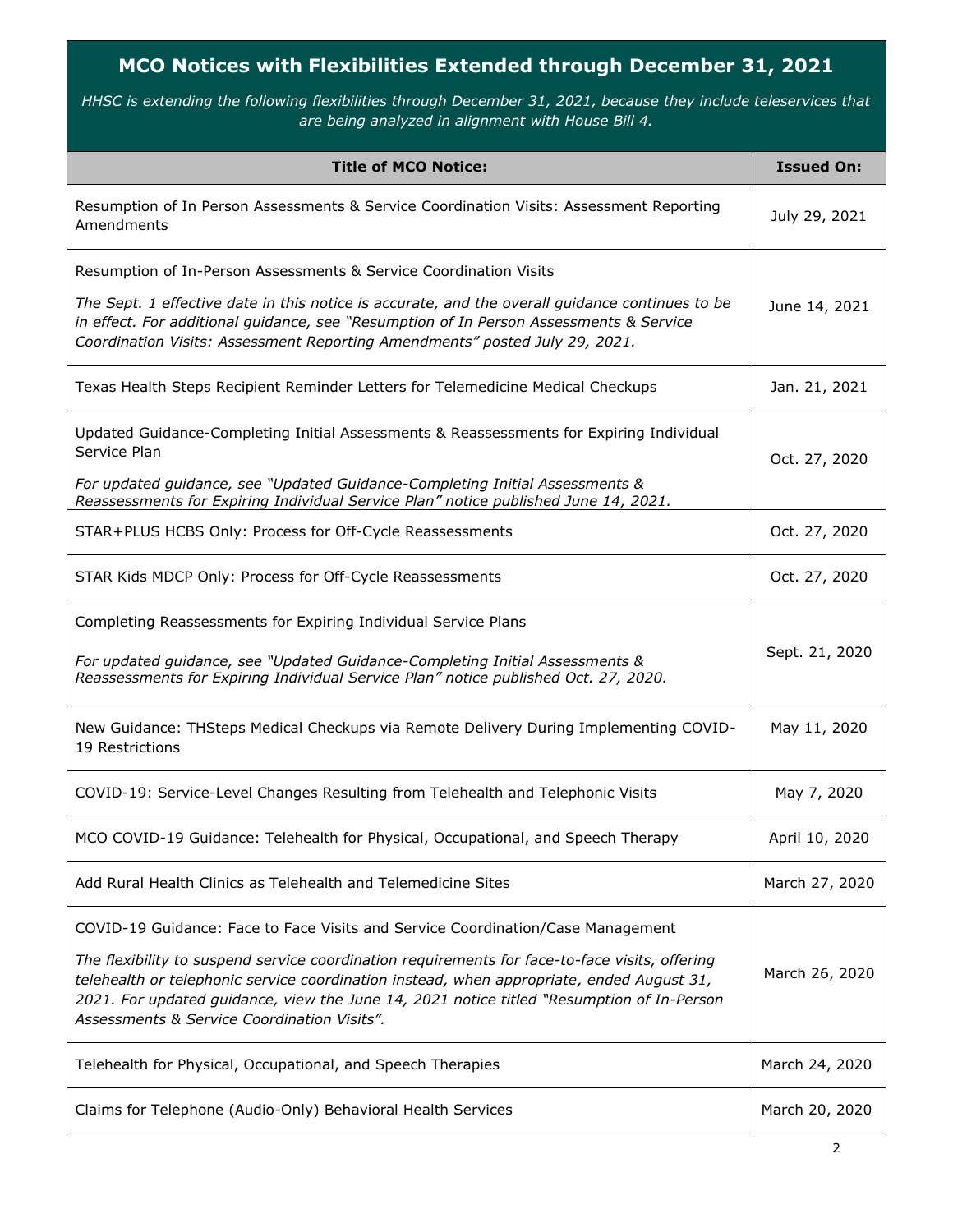## **MCO Notices with Flexibilities Extended through January 31, 2022**

*HHSC is extending the following flexibilities through January 31, 2022. If the federal public health emergency ends sooner, HHSC will provide more information.*

| <b>Title of MCO Notice:</b>                                                    | <b>Issued On:</b> |
|--------------------------------------------------------------------------------|-------------------|
| Updated Guidance: CHIP Office Visit Co-Payments, Updated Reimbursement Process | June 8, 2020      |
| CHIP Office Visit Co-Payments, Updated Reimbursement Process                   | May 18, 2020      |
| Waiver of CHIP Copayments                                                      | March 23, 2020    |

| <b>MCO Notices with Flexibilities to End or That Have Ended</b>                                                                                                                                                                                                                                                                                                          |                   |  |
|--------------------------------------------------------------------------------------------------------------------------------------------------------------------------------------------------------------------------------------------------------------------------------------------------------------------------------------------------------------------------|-------------------|--|
| <b>Flexibility Ending Feb. 28, 2022</b>                                                                                                                                                                                                                                                                                                                                  |                   |  |
| <b>Title of MCO Notice:</b>                                                                                                                                                                                                                                                                                                                                              | <b>Issued On:</b> |  |
| Provider Enrollment Requirement Waivers due to COVID-19                                                                                                                                                                                                                                                                                                                  |                   |  |
| The flexibility to use the Texas Medicaid Public Health Emergency provider enrollment<br>application in place of the standard provider enrollment application ended July 31, 2021. For<br>more information, view the MCO Notice published in TexConnect on July 15, 2021 titled<br>"Public Health Emergency Enrollment Application Will No Longer be Available for Use". | April 2, 2020     |  |
| The content in the April 2, 2020 notice also lists a flexibility to extend revalidation due dates<br>for currently enrolled providers - this flexibility will end Feb. 28, 2022, and a new MCO Notice<br>with more details will be to TexConnect posted soon.                                                                                                            |                   |  |
| <b>Flexibility Ending Dec. 31, 2021</b>                                                                                                                                                                                                                                                                                                                                  |                   |  |
| <b>Title of MCO Notice:</b>                                                                                                                                                                                                                                                                                                                                              | <b>Issued On:</b> |  |
| Updated COVID-19 Guidance for MCOs regarding Durable Medical Equipment                                                                                                                                                                                                                                                                                                   | Oct. 26, 2021     |  |
| Updated Guidance for MCOs and MMPs Regarding New and Initial Prior Authorizations                                                                                                                                                                                                                                                                                        | Oct. 26, 2021     |  |
| Guidance for MCOs and MMPs Regarding New and Initial Prior Authorizations                                                                                                                                                                                                                                                                                                | June 29, 2020     |  |
| COVID-19 Guidance for MCOs regarding Durable Medical Equipment                                                                                                                                                                                                                                                                                                           | March 24, 2020    |  |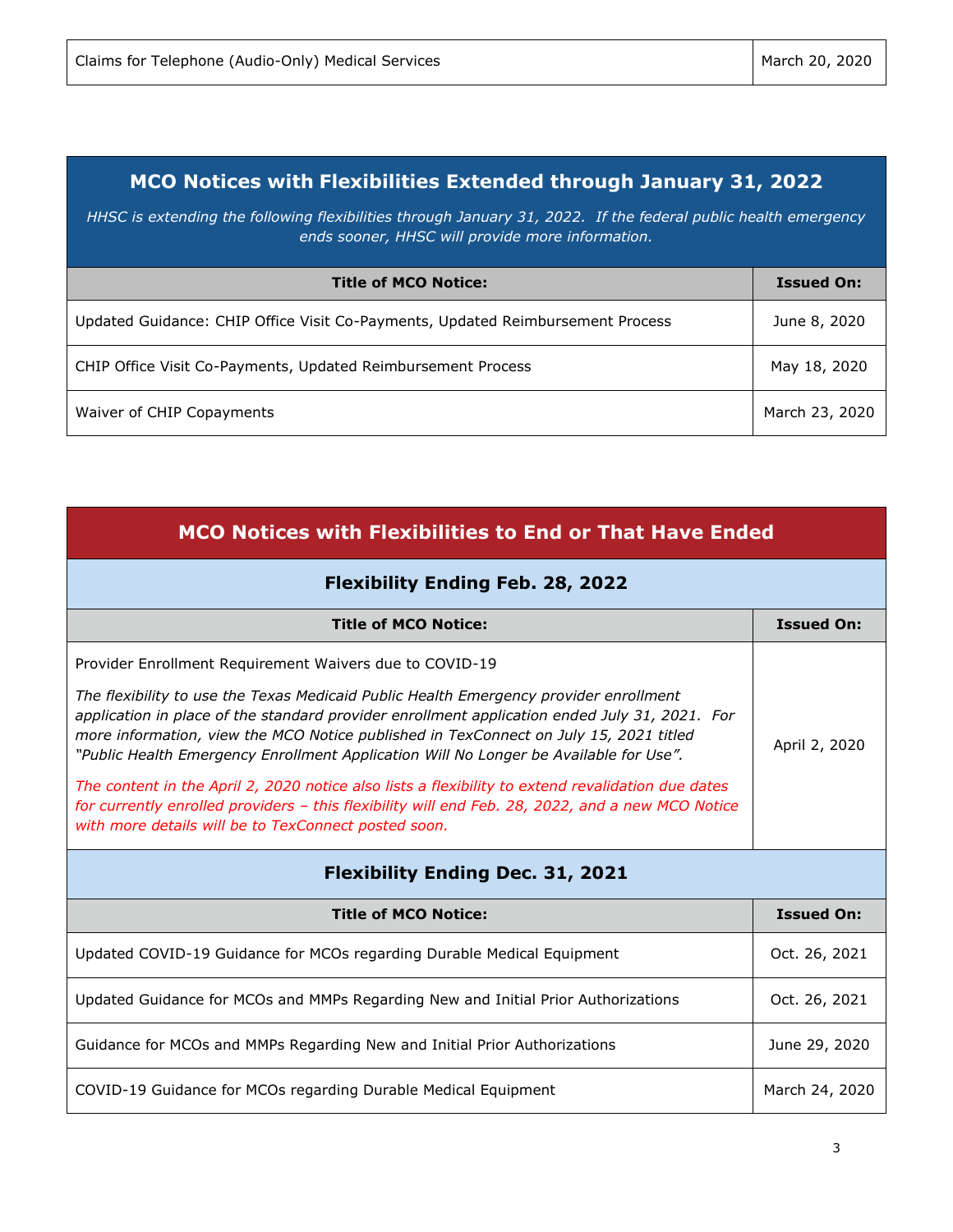| <b>Flexibility Ended Aug. 31, 2021</b>                                                                                                                                                                                                                                                                                                                                                                                                                                                   |                   |
|------------------------------------------------------------------------------------------------------------------------------------------------------------------------------------------------------------------------------------------------------------------------------------------------------------------------------------------------------------------------------------------------------------------------------------------------------------------------------------------|-------------------|
| <b>Title of MCO Notice:</b>                                                                                                                                                                                                                                                                                                                                                                                                                                                              | <b>Issued On:</b> |
| Provider Enrollment Application Waivers to End                                                                                                                                                                                                                                                                                                                                                                                                                                           | Aug. 12, 2021     |
| End of Flexibility: STAR Kids Assessment Extensions                                                                                                                                                                                                                                                                                                                                                                                                                                      | Aug. 5, 2021      |
| Action Needed: Compliance with New CMS COVID-19 Guidance: Eligibility, Enrollment, &<br><b>EPSDT Benefits</b>                                                                                                                                                                                                                                                                                                                                                                            |                   |
| Approved July 22, 2021, all STAR Kids age outs who were extended under the PHE completed<br>their transitions effective August 1, 2021. Individuals ageing out starting in May 2021 are<br>following normal timelines and processes. For updated guidance, view the MCO Notice posted<br>to TexConnect on Aug. 5, 2021 titled "End of Flexibility: STAR Kids Assessment Extensions".<br>The other guidance listed in the notice remains in effect until further information is provided. | Feb. 12, 2021     |
| Compliance with New CMS COVID-19 Guidance - Age Out Transitions and Waiver<br>Terminations                                                                                                                                                                                                                                                                                                                                                                                               |                   |
| Approved July 22, 2021, all STAR Kids age outs who were extended under the PHE completed<br>their transitions effective August 1, 2021. Individuals ageing out starting in May 2021 are<br>following normal timelines and processes. For updated guidance, view the MCO Notice posted<br>to TexConnect on Aug. 5, 2021 titled "End of Flexibility: STAR Kids Assessment Extensions".<br>The other guidance listed in the notice remains in effect until further information is provided. | Jan. 29, 2021     |
| COVID-19 Guidance: Face to Face Visits and Service Coordination/Case Management                                                                                                                                                                                                                                                                                                                                                                                                          |                   |
| The flexibility to suspend service coordination requirements for face-to-face visits, offering<br>telehealth or telephonic service coordination instead, when appropriate, ended August 31,<br>2021. For updated guidance, view the June 14, 2021 notice titled "Resumption of In-Person<br>Assessments & Service Coordination Visits".                                                                                                                                                  | March 26, 2020    |
| <b>Flexibility Ended July 31, 2021</b>                                                                                                                                                                                                                                                                                                                                                                                                                                                   |                   |
| <b>Title of MCO Notice:</b>                                                                                                                                                                                                                                                                                                                                                                                                                                                              | <b>Issued On:</b> |
| COVID-19 Early Refills and 90-day Supply Information                                                                                                                                                                                                                                                                                                                                                                                                                                     | Aug. 16, 2021     |
| Public Health Emergency Enrollment Application Will No Longer be Available for Use                                                                                                                                                                                                                                                                                                                                                                                                       | July 15, 2021     |
| HHSC Reinstates NAP Designations with July 29 PDL Implementation                                                                                                                                                                                                                                                                                                                                                                                                                         | July 1, 2021      |
| NAP Status Ended on Daily Formulary File for Non-Preferred Drugs Effective April 26                                                                                                                                                                                                                                                                                                                                                                                                      | April 27, 2020    |
| For updated guidance, view the MCO Notice published to TexConnect on July 1, 2021 titled<br>"HHSC Reinstates NAP Designations with July 29 PDL Implementation".                                                                                                                                                                                                                                                                                                                          |                   |
| No Signature Required for Prescription Drug Delivery                                                                                                                                                                                                                                                                                                                                                                                                                                     | April 20, 2020    |
| Provider Enrollment Requirement Waivers due to COVID-19                                                                                                                                                                                                                                                                                                                                                                                                                                  | April 2, 2020     |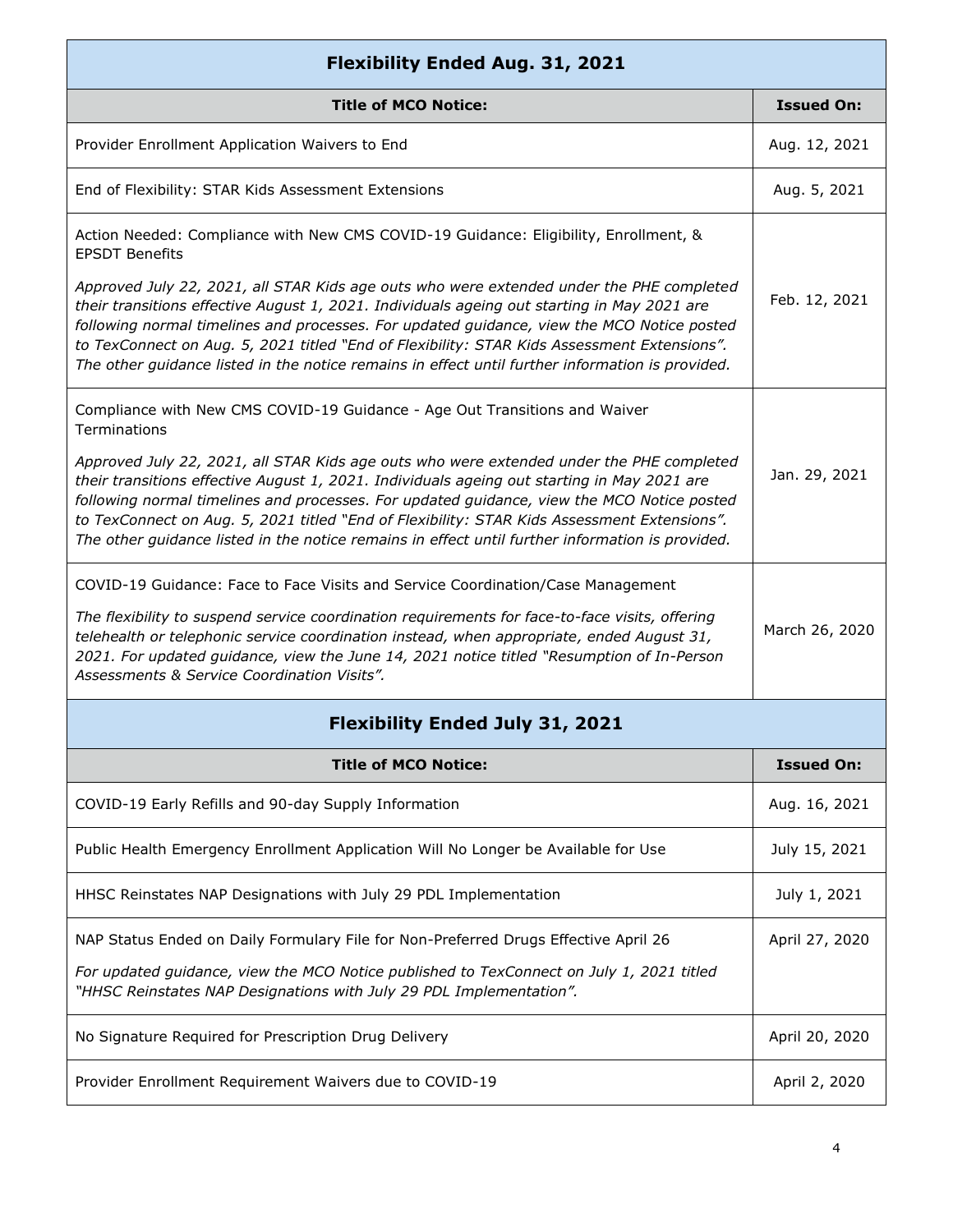| The flexibility to use the Texas Medicaid Public Health Emergency provider enrollment<br>application in place of the standard provider enrollment application ended July 31, 2021. For<br>more information, view the MCO Notice published in TexConnect on July 15, 2021 titled<br>"Public Health Emergency Enrollment Application Will No Longer be Available for Use".<br>The content in the April 2, 2020 notice also lists a flexibility to extend revalidation due dates<br>for currently enrolled providers - this flexibility will end Feb. 28, 2022, and a new MCO Notice<br>with more details will be posted to TexConnect soon.<br>Pharmacy Benefit Updates Related to the Coronavirus (COVID-19) Outbreak<br>For updated guidance, view the MCO Notice published to TexConnect on Aug. 16, 2021 titled<br>"COVID-19 Early Refills and 90-day Supply Information".                                                                                        | March 20, 2020                 |
|---------------------------------------------------------------------------------------------------------------------------------------------------------------------------------------------------------------------------------------------------------------------------------------------------------------------------------------------------------------------------------------------------------------------------------------------------------------------------------------------------------------------------------------------------------------------------------------------------------------------------------------------------------------------------------------------------------------------------------------------------------------------------------------------------------------------------------------------------------------------------------------------------------------------------------------------------------------------|--------------------------------|
| <b>Flexibility Ended June 30, 2021</b>                                                                                                                                                                                                                                                                                                                                                                                                                                                                                                                                                                                                                                                                                                                                                                                                                                                                                                                              |                                |
| <b>Title of MCO Notice:</b>                                                                                                                                                                                                                                                                                                                                                                                                                                                                                                                                                                                                                                                                                                                                                                                                                                                                                                                                         | <b>Issued On:</b>              |
| Update to COVID-19 Guidance: Continuation of Benefit Request Extension to End June 30,<br>2021                                                                                                                                                                                                                                                                                                                                                                                                                                                                                                                                                                                                                                                                                                                                                                                                                                                                      | June 3, 2021                   |
| HHSC to Resume Quarterly Specialty Drug List in July 2021                                                                                                                                                                                                                                                                                                                                                                                                                                                                                                                                                                                                                                                                                                                                                                                                                                                                                                           | May 17, 2021                   |
| COVID-19 Guidance: Appeal and Continuation of Benefit Request Extensions<br>The flexibility to extend deadlines that requires a person to request continuation of benefits<br>from 10 days to 30 days ended June 30, 2021. A new notice with updated guidance was<br>posted June 3, 2021 titled "Update to COVID-19 Guidance: Continuation of Benefit Request<br>Extension to End June 30, 2021".<br>The content in the March 26 notice also lists a flexibility to extend the timeframe to 90 days<br>for a member to request an internal appeal - this flexibility has NOT been determined to end<br>at this time.<br>Specialty Drug List from Quarter Four (December 2019) Remains in Effect<br>The current SDL will remain in effect until June 30, 2021 or until rescinded. The July 2021<br>SDL publication will resume and a new notice with updated guidance was posted May 17,<br>2021 titled "HHSC to Resume Quarterly Specialty Drug List in July 2021". | March 26, 2020<br>May 22, 2020 |
| <b>Flexibility Ended May 10, 2021</b>                                                                                                                                                                                                                                                                                                                                                                                                                                                                                                                                                                                                                                                                                                                                                                                                                                                                                                                               |                                |
| <b>Title of MCO Notice:</b>                                                                                                                                                                                                                                                                                                                                                                                                                                                                                                                                                                                                                                                                                                                                                                                                                                                                                                                                         | <b>Issued On:</b>              |
| End of COVID-19 MDS Authorization Extensions for Nursing Facility Providers                                                                                                                                                                                                                                                                                                                                                                                                                                                                                                                                                                                                                                                                                                                                                                                                                                                                                         | April 27, 2021                 |
| COVID-19 Guidance: Nursing Facility MDS Authorization Extensions                                                                                                                                                                                                                                                                                                                                                                                                                                                                                                                                                                                                                                                                                                                                                                                                                                                                                                    | April 9, 2020                  |
| For updated guidance, see "End of COVID-19 MDS Authorization Extensions for Nursing<br>Facility Providers" notice posted on April 27, 2021.                                                                                                                                                                                                                                                                                                                                                                                                                                                                                                                                                                                                                                                                                                                                                                                                                         |                                |
| <b>Flexibilities Ended December 31, 2020</b>                                                                                                                                                                                                                                                                                                                                                                                                                                                                                                                                                                                                                                                                                                                                                                                                                                                                                                                        |                                |
| <b>Title of MCO Notice:</b>                                                                                                                                                                                                                                                                                                                                                                                                                                                                                                                                                                                                                                                                                                                                                                                                                                                                                                                                         | <b>Issued On:</b>              |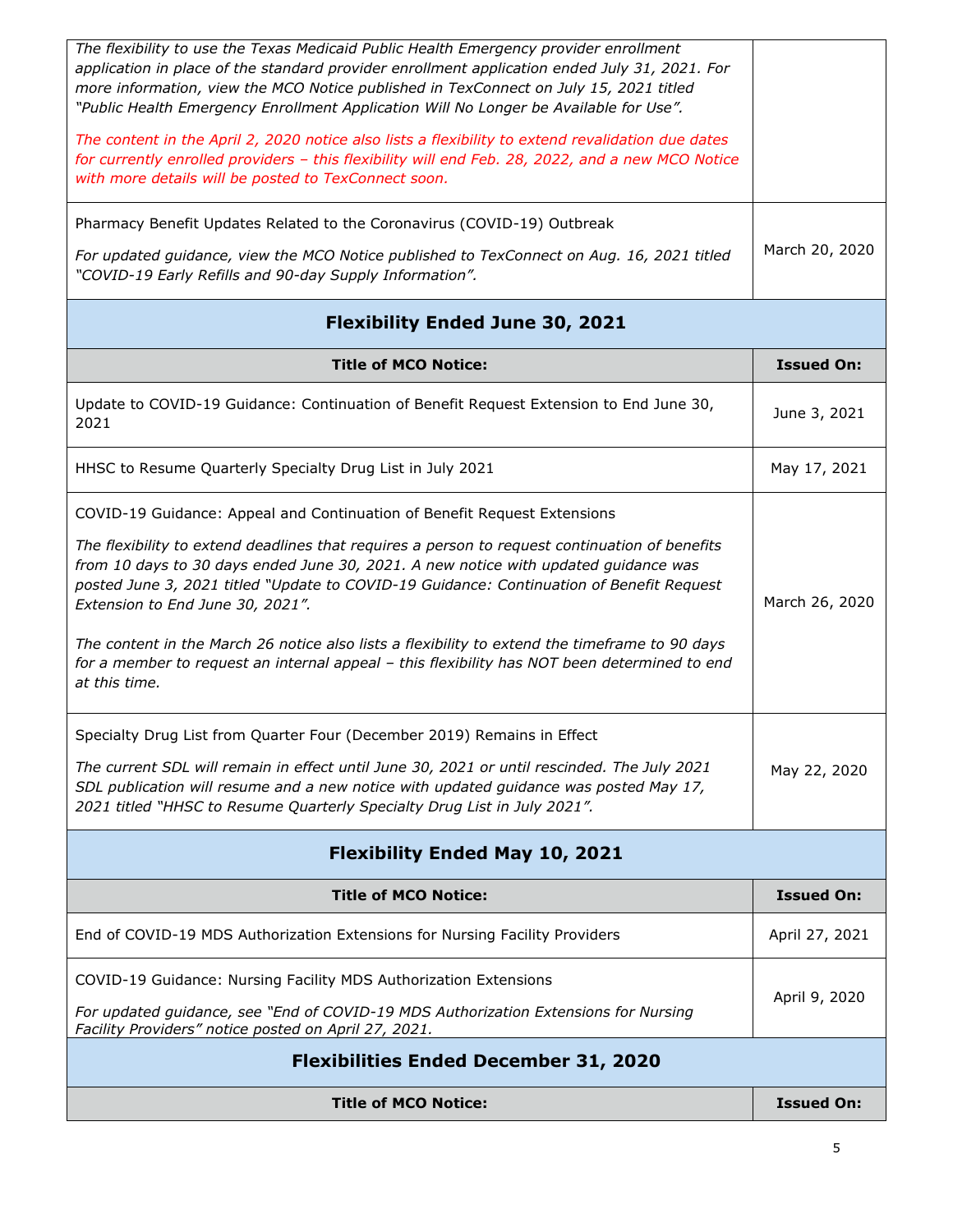| <b>Title of MCO Notice:</b>                                                                                                                                                                | <b>Issued On:</b> |  |
|--------------------------------------------------------------------------------------------------------------------------------------------------------------------------------------------|-------------------|--|
| <b>Flexibilities Ended October 23, 2020</b>                                                                                                                                                |                   |  |
| Effective Dec. 1, 2020, FQHCs may be reimbursed as telemedicine and telehealth distant site<br>provider as permanent policy change per S.B. 670, Texas Legislature, Regular Session, 2019. |                   |  |
| FQHC Reimbursement for Telemedicine (Physician Deliv.) & Telehealth (Non-Physician-Deliv.)<br>Services                                                                                     | March 19, 2020    |  |
| <b>Title of MCO Notice:</b>                                                                                                                                                                | <b>Issued On:</b> |  |
| <b>Flexibilities Ended November 30, 2020</b>                                                                                                                                               |                   |  |
| For updated guidance, see "Medicaid and CHIP Managed Care Provider Re-credentialing -<br>COVID-19: Revised Due Date Extensions" notice published July 16.                                  | June 18, 2020     |  |
| Medicaid and CHIP Managed Care Provider Re-credentialing - COVID-19                                                                                                                        |                   |  |
| This notice was not updated as the flexibility ended Dec. 31, 2020.                                                                                                                        | July 16, 2020     |  |
| Medicaid and CHIP Managed Care Provider Re-credentialing - COVID-19: Revised Due Date<br>Extensions                                                                                        |                   |  |
| Post Temporary EVV Policies by April 6<br>For updated guidance, see "Temporary EVV Policies for COVID-19 to end Dec. 31, 2020"<br>notice published on Nov. 24, 2020.                       | March 23, 2020    |  |
| notice published Nov. 24, 2020.                                                                                                                                                            |                   |  |
| For updated guidance, see "90-Day Prior Authorization Extensions to End Dec. 31. 2020"                                                                                                     | March 31, 2020    |  |
| notice published Nov. 24, 2020.<br>Updated: Guidance for MCOs and MMPs regarding Extensions for Existing Prior Authorizations                                                              |                   |  |
| Authorizations<br>For updated guidance, see "90-Day Prior Authorization Extensions to End Dec. 31. 2020"                                                                                   | April 3, 2020     |  |
| notice published Nov. 24, 2020.<br>Clarification: Guidance for MCOs and MMPs regarding Extensions for Existing Prior                                                                       |                   |  |
| Authorizations<br>For updated guidance, see "90-Day Prior Authorization Extensions to End Dec. 31. 2020"                                                                                   | April 14, 2020    |  |
| Clarification to Guidance for MCOs and MMPs Regarding Extensions for Existing Prior                                                                                                        |                   |  |
| For updated guidance, see "Temporary EVV Policies for COVID-19 to end Dec. 31, 2020"<br>notice published on Nov. 24, 2020.                                                                 | Aug. 6, 2020      |  |
| Post Temporary EVV Policies for COVID-19 by Aug. 20                                                                                                                                        |                   |  |
| For updated guidance, see "Temporary EVV Policies for COVID-19 to end Dec. 31, 2020"<br>notice published on Nov. 24, 2020.                                                                 | Oct. 12, 2020     |  |
| Post EVV Communications by Oct. 26                                                                                                                                                         |                   |  |
| 90-Day Prior Authorization Extensions to End Dec. 31. 2020                                                                                                                                 | Nov. 24, 2020     |  |
| Temporary EVV Policies for COVID-19 to end Dec. 31, 2020                                                                                                                                   | Nov. 24, 2020     |  |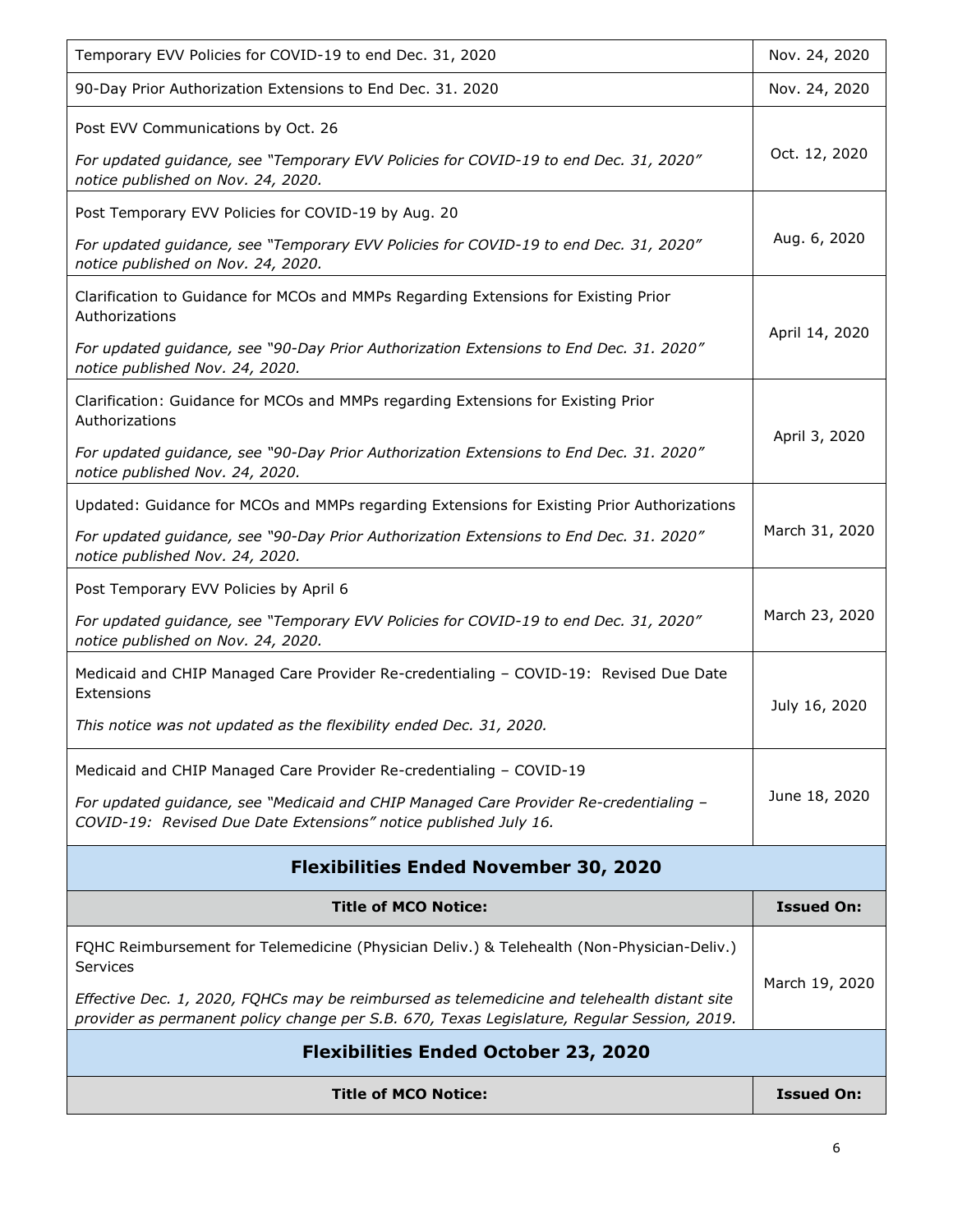| THSteps Medical and Dental Checkups during COVID-19<br>This notice was not updated as the flexibility ended Oct. 23, 2020. For quidance on the<br>flexibility ending, see the notice titled, "THSteps Outreach and Education to Farmworker<br>Children Waiver Ended" published Nov. 12. | April 17, 2020    |
|-----------------------------------------------------------------------------------------------------------------------------------------------------------------------------------------------------------------------------------------------------------------------------------------|-------------------|
| <b>Flexibilities Ended July 31, 2020</b>                                                                                                                                                                                                                                                |                   |
| <b>Title of MCO Notice:</b>                                                                                                                                                                                                                                                             | <b>Issued On:</b> |
| COVID-19: MCO Appeal Determination Extension Reporting<br>This notice was not updated as the flexibility ended July 31, 2020.                                                                                                                                                           | May 5, 2020       |
| COVID-19 Guidance: MCO Appeal Determinations<br>This notice was not updated as the flexibility ended July 31, 2020.                                                                                                                                                                     | March 26, 2020    |

| <b>Information on Other COVID-19 MCO Notices</b>                                                                                                                            |                   |
|-----------------------------------------------------------------------------------------------------------------------------------------------------------------------------|-------------------|
| <b>Title of MCO Notice:</b>                                                                                                                                                 | <b>Issued On:</b> |
| Updating Pharmacy Claims Systems for COVID-19 Vaccine Additional Booster Doses<br>This notice was not updated as the details remain the same and the guidance is in effect. | Oct. 21, 2021     |
| COVID-19 Vaccine Administration Code 0004A Now a Medicaid Benefit<br>This notice was not updated as the details remain the same and the guidance is in effect.              | Oct. 18, 2021     |
| Gathering Information Regarding Reinstatement of CHIP Co-payments<br>This notice was not updated as the details remain the same and the guidance is in effect.              | Sept. 24, 2021    |
| HHSC Issues Stromectol (ivermectin) Guidance<br>This notice was not updated as the details remain the same and the guidance is in effect.                                   | Sept. 23, 2021    |
| October 2021 MDCP Interest List Release Count by Service Area<br>This notice was not updated as the details remain the same and the guidance is in effect.                  | Sept. 23, 2021    |
| Pay-for-Quality Program Suspended for Measurement Year 2021<br>This notice was not updated as the details remain the same and the guidance is in effect.                    | Sept. 23, 2021    |
| COVID-19 Vaccine Administration Code M0201 Now a Benefit<br>This notice was not updated as the details remain the same and the guidance is in effect.                       | Sept. 16, 2021    |
| Update to COVID-19 Monoclonal Antibody Therapy Administration Code M0243                                                                                                    | Sept. 7, 2021     |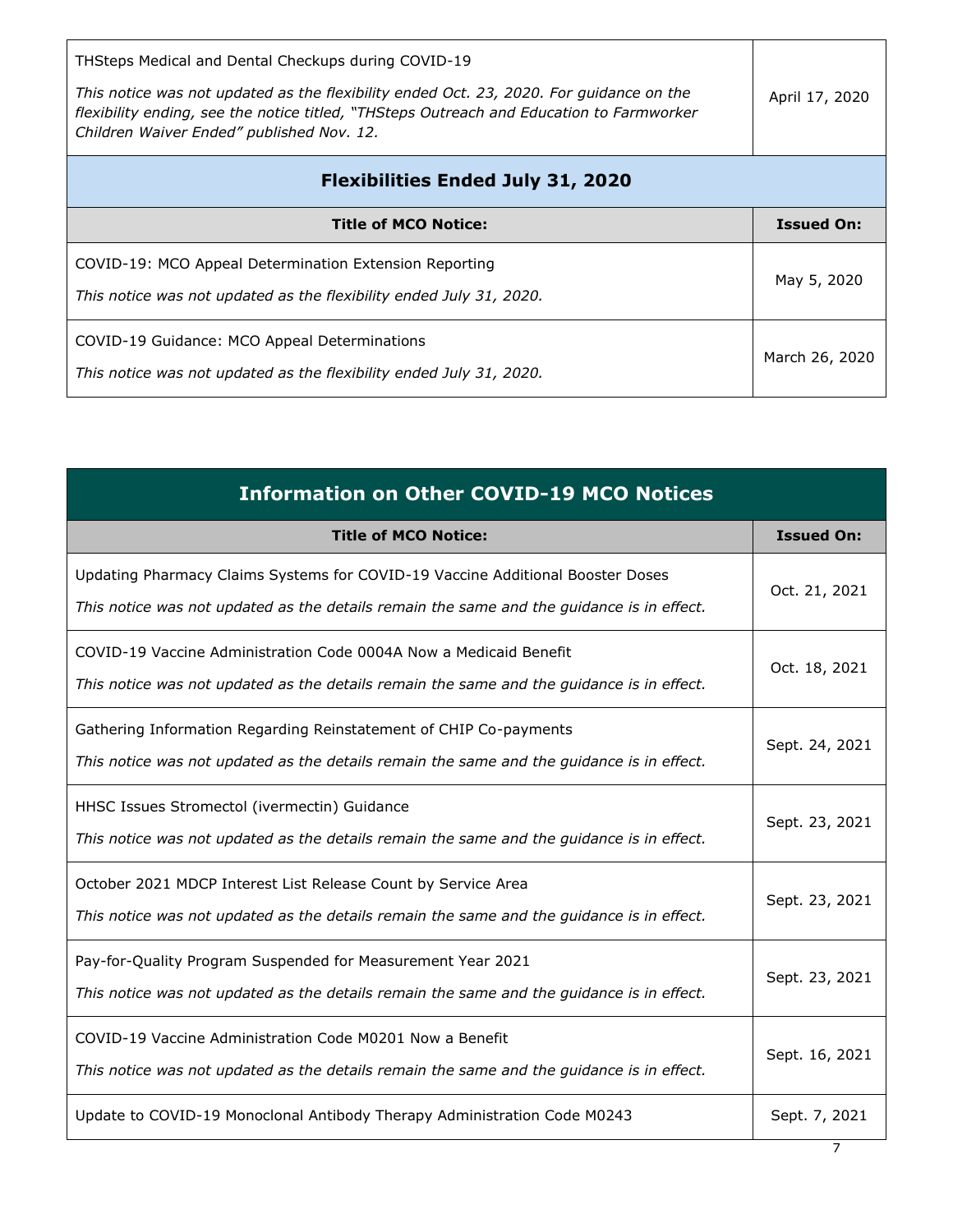| This notice was not updated as the details remain the same and the guidance is in effect.                                                                                                                                         |               |
|-----------------------------------------------------------------------------------------------------------------------------------------------------------------------------------------------------------------------------------|---------------|
| Updating Pharmacy Claim Systems for COVID-19 Vaccine Additional Doses<br>This notice was not updated as the details remain the same and the guidance is in effect.                                                                | Sept. 2, 2021 |
| Outreach for Members Denied Supplemental Security Income<br>This notice was not updated as the details remain the same and the guidance is in effect.                                                                             | Sept. 2, 2021 |
| COVID-19 Vaccine Administration Procedure Codes 0003A and 0013A Are Now Benefits<br>This notice was not updated as the details remain the same and the guidance is in effect.                                                     | Aug. 24, 2021 |
| Amended: MCO Recoupments Related to Temporary EVV COVID-19 Policies<br>This notice was not updated as the details remain the same and the guidance is in effect.                                                                  | Aug. 23, 2021 |
| Update to COVID-19 Testing Billing<br>This notice was not updated as the details remain the same and the guidance is in effect.                                                                                                   | Aug. 9, 2021  |
| Unannounced Visit Policy Repealed<br>This notice was not updated as the details remain the same and the guidance is in effect.                                                                                                    | Aug. 2, 2021  |
| Addition of Procedure Codes M0247, Q0247 and Q0244 Approved for Treatment of COVID-19<br>Through EAU<br>This notice was not updated as the details remain the same and the guidance is in effect.                                 | July 19, 2021 |
| COVID-19 Reimbursement Strategy Update<br>This notice was not updated as the details remain the same and the guidance is in effect.                                                                                               | June 24, 2021 |
| Home Health Agencies Will Be Reimbursed for COVID-19 Vaccine Administration Procedure<br>Codes<br>This notice was not updated as the details remain the same and the guidance is in effect.                                       | June 17, 2021 |
| MCO Recoupments Related to Temporary EVV COVID-19 Policies<br>For updated guidance, view the MCO Notice in TexConnect titled "Amended: MCO<br>Recoupments Related to Temporary EVV COVID-19 Policies" published on Aug. 23, 2021. | June 17, 2021 |
| Update to Procedure Code S8301 for Infection Control Supplies<br>This notice was not updated as the details remain the same and the guidance is in effect.                                                                        | June 10, 2021 |
| COVID-19 CHIP Renewals<br>This notice was not updated as the details remain the same and the guidance is in effect.                                                                                                               | June 7, 2021  |
| CLIA Update: QW Modifier Required for COVID-19 Testing Procedure Code 87636                                                                                                                                                       | June 1, 2021  |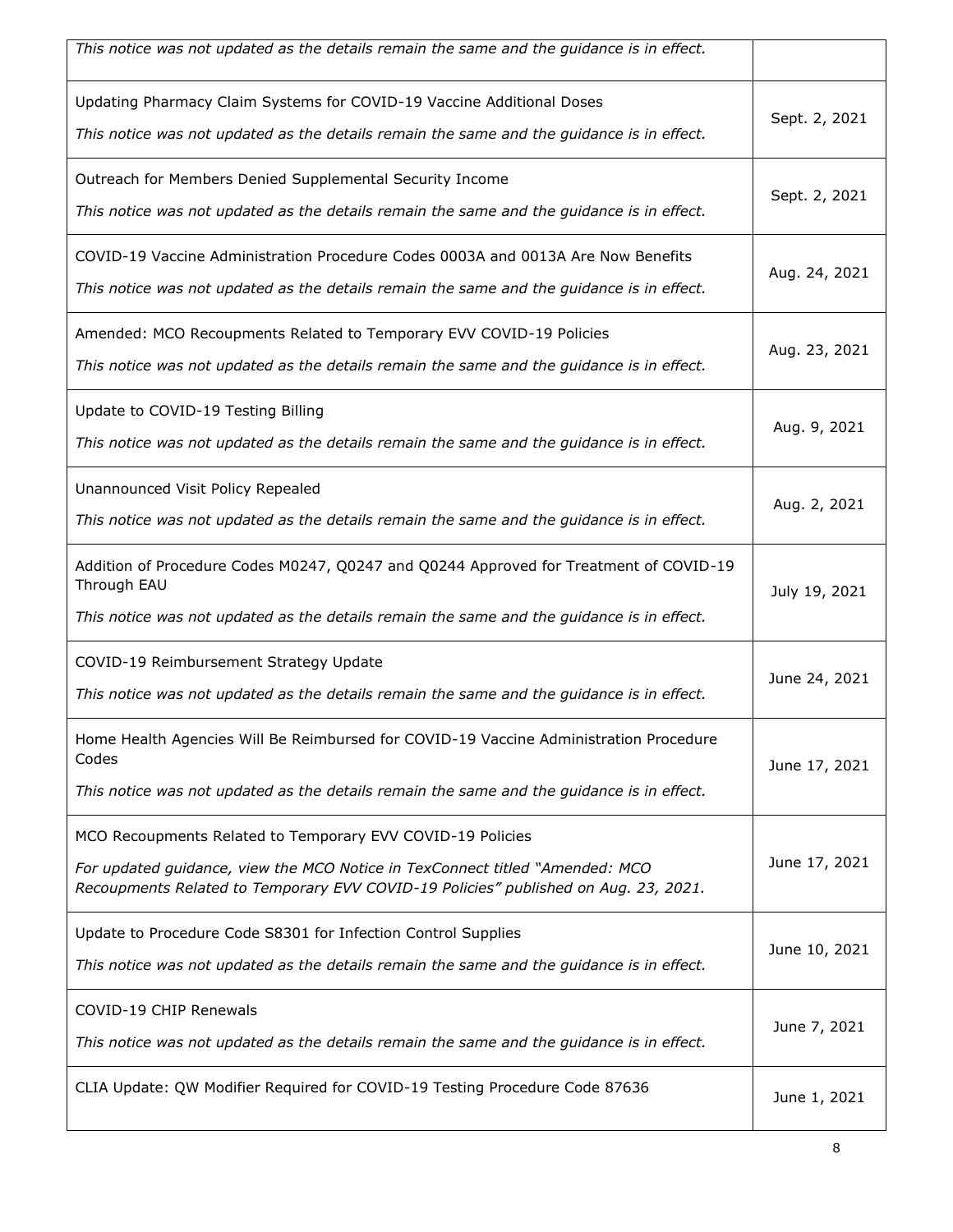| This notice was not updated as the details remain the same and the guidance is in effect.                                                                                                                                     |                |
|-------------------------------------------------------------------------------------------------------------------------------------------------------------------------------------------------------------------------------|----------------|
| Administration of COVID-19 Vaccination for Medicaid Members who are Homebound<br>This notice was not updated as the details remain the same and the guidance is in effect.                                                    | May 27, 2021   |
| Directed Payment Programs and COVID-19 Claims<br>This notice was not updated as the details remain the same and the guidance is in effect until<br>rescinded.                                                                 | May 13, 2021   |
| Medicaid Allows Pfizer BioNTech COVID-19 Vaccine for Emergency Use in Adolescents<br>This notice was not updated as the details remain the same and the guidance is in effect until<br>rescinded.                             | May 13, 2021   |
| COVID-19 Vaccine and Vaccine Administration Procedure Codes<br>This notice was not updated as the details remain the same and the guidance is in effect until<br>rescinded.                                                   | May 11, 2021   |
| Pfizer National Drug Codes (NDCs) for COVID-19 Vaccine<br>This notice was not updated as the details remain the same and the guidance is in effect until<br>rescinded.                                                        | May 10, 2021   |
| COVID-19 Related Processing Delays Resulting in Blank Enrollment Files<br>This notice was not updated as the details remain the same.                                                                                         | May 6, 2021    |
| Proposed COVID-19 Treatment Reimbursement Strategy Update<br>This notice was not updated as the details remain the same and the guidance is in effect until<br>rescinded.                                                     | May 3, 2021    |
| Updated COVID-19 Lab Procedure Codes Eligible for Reimbursement to Pharmacists &<br><b>Pharmacy Providers</b><br>This notice was not updated as the details remain the same and the guidance is in effect until<br>rescinded. | April 26, 2021 |
| COVID-19 Vaccine Administration Procedure Codes for FQHCs and RHCs<br>This notice was not updated as the details remain the same and the guidance is in effect until<br>rescinded.                                            | April 19, 2021 |
| COVID-19 Vaccine Administration Rate Change Effective April 1<br>This notice was not updated as the details remain the same and the guidance is in effect until<br>rescinded.                                                 | April 1, 2021  |
| STAR Health CANS 2.0 Assessment Available Via Telehealth                                                                                                                                                                      | March 29, 2021 |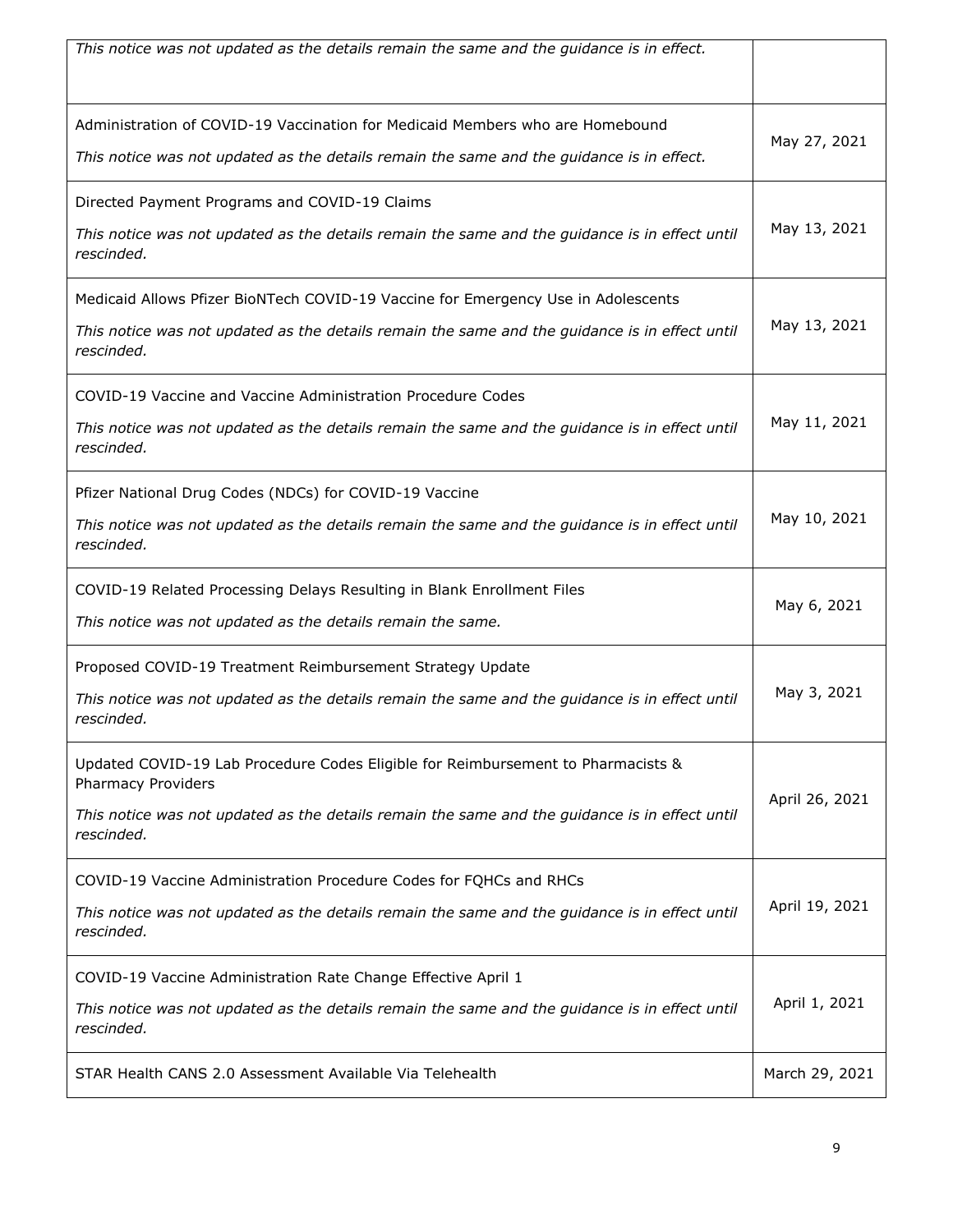| This notice was not updated as the details remain the same. As the notice states, the<br>flexibility became a permanent policy effective April 1, 2021.                                                                                                                                                                                                                                                                                                                                  |                |
|------------------------------------------------------------------------------------------------------------------------------------------------------------------------------------------------------------------------------------------------------------------------------------------------------------------------------------------------------------------------------------------------------------------------------------------------------------------------------------------|----------------|
| Monoclonal Antibody Therapy Procedure Codes Q0245 and M0245 Approved for COVID-19<br>Treatment                                                                                                                                                                                                                                                                                                                                                                                           | March 18, 2021 |
| This notice was not updated as the details remain the same and the guidance is in effect until<br>rescinded.                                                                                                                                                                                                                                                                                                                                                                             |                |
| COVID-19 Test & Diagnostic Reimbursement Strategy Update                                                                                                                                                                                                                                                                                                                                                                                                                                 |                |
| This notice was not updated as the details remain the same and the guidance is in effect until<br>rescinded.                                                                                                                                                                                                                                                                                                                                                                             | March 15, 2021 |
| Medicaid Adds Johnson & Johnson COVID-19 Vaccine to Formulary                                                                                                                                                                                                                                                                                                                                                                                                                            |                |
| This notice was not updated as the details remain the same and the guidance is in effect until<br>rescinded.                                                                                                                                                                                                                                                                                                                                                                             | March 9, 2021  |
| COVID-19 Vaccine and Vaccine Administration Procedure Codes                                                                                                                                                                                                                                                                                                                                                                                                                              |                |
| This notice was not updated as the details remain the same and the guidance is in effect until<br>rescinded.                                                                                                                                                                                                                                                                                                                                                                             | March 4, 2021  |
| Action Needed: Compliance with New CMS COVID-19 Guidance: Eligibility, Enrollment, &<br><b>EPSDT Benefits</b>                                                                                                                                                                                                                                                                                                                                                                            |                |
| Approved July 22, 2021, all STAR Kids age outs who were extended under the PHE completed<br>their transitions effective August 1, 2021. Individuals ageing out starting in May 2021 are<br>following normal timelines and processes. For updated guidance, view the MCO Notice posted<br>to TexConnect on Aug. 5, 2021 titled "End of Flexibility: STAR Kids Assessment Extensions".<br>The other guidance listed in the notice remains in effect until further information is provided. | Feb. 12, 2021  |
| Suspension of Out-of-Network Limits for COVID-19 Vaccine                                                                                                                                                                                                                                                                                                                                                                                                                                 |                |
| This notice was not updated as the details remain the same and the guidance is in effect until<br>rescinded.                                                                                                                                                                                                                                                                                                                                                                             | Feb. 11, 2021  |
| Compliance with New CMS COVID-19 Guidance - Age Out Transitions and Waiver<br><b>Terminations</b>                                                                                                                                                                                                                                                                                                                                                                                        |                |
| Approved July 22, 2021, all STAR Kids age outs who were extended under the PHE completed<br>their transitions effective August 1, 2021. Individuals ageing out starting in May 2021 are<br>following normal timelines and processes. For updated guidance, view the MCO Notice posted<br>to TexConnect on Aug. 5, 2021 titled "End of Flexibility: STAR Kids Assessment Extensions".<br>The other guidance listed in the notice remains in effect until further information is provided. | Jan. 29, 2021  |
| Suspension of Unannounced Visit Requirement                                                                                                                                                                                                                                                                                                                                                                                                                                              |                |
| For updated guidance, see "Unannounced Visit Policy Repealed" notice posted on Aug. 2,<br>2021.                                                                                                                                                                                                                                                                                                                                                                                          | Jan. 25, 2021  |
| Emergency Extensions for Optometry Provider License Renewals                                                                                                                                                                                                                                                                                                                                                                                                                             |                |
| This notice was not updated as the extension details remain the same and the guidance is in<br>effect until rescinded.                                                                                                                                                                                                                                                                                                                                                                   | Jan. 14, 2021  |
|                                                                                                                                                                                                                                                                                                                                                                                                                                                                                          |                |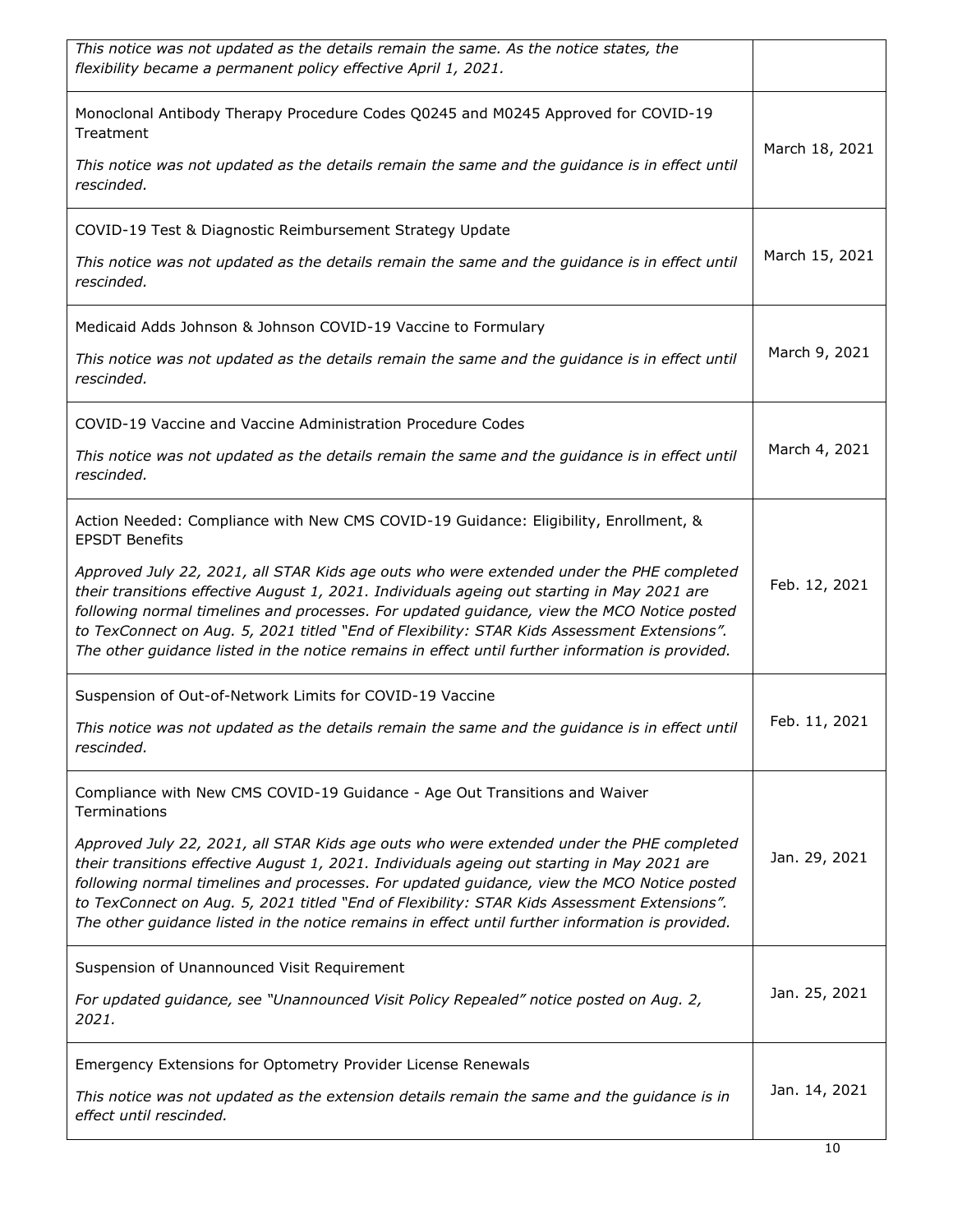| Approved COVID-19 Vaccine Communication Materials for Providers and Members<br>This notice was not updated as the details remain the same and the guidance is in effect until                                                                | Jan. 11, 2021 |
|----------------------------------------------------------------------------------------------------------------------------------------------------------------------------------------------------------------------------------------------|---------------|
| rescinded.                                                                                                                                                                                                                                   |               |
| COVID-19 Test & Diagnostic Reimbursement Strategy - Update                                                                                                                                                                                   |               |
| There is not an end date on this notice and the guidance remains in effect until rescinded. For<br>additional information, see the notice titled "COVID-19 Test & Diagnostic Reimbursement<br>Strategy Update" published on March 15, 2021." | Jan. 11, 2021 |
| COVID-19 Vaccine NDC Formulary Update                                                                                                                                                                                                        |               |
| There is not an end date on this notice and the guidance remains in effect until rescinded.                                                                                                                                                  | Jan. 7, 2021  |
| Additional Monoclonal Antibody Therapy Procedure Codes Approved for COVID-19 Treatment                                                                                                                                                       | Jan. 4, 2021  |
| There is not an end date on this notice and the guidance remains in effect until rescinded.                                                                                                                                                  |               |
| COVID-19 Vaccine Coverage Includes Moderna                                                                                                                                                                                                   |               |
| There is not an end date on this notice and the guidance remains in effect until rescinded.                                                                                                                                                  | Dec. 23, 2020 |
| Coverage of Casirivimab and Imdevimab under Emergency Use Authorization                                                                                                                                                                      | Dec. 23, 2020 |
| There is not an end date on this notice and the guidance remains in effect until rescinded.                                                                                                                                                  |               |
| COVID-19 Vaccine Administration Information                                                                                                                                                                                                  | Dec. 21, 2020 |
| There is not an end date on this notice and the guidance remains in effect until rescinded.                                                                                                                                                  |               |
| COVID-19 Vaccine and Vaccine Administration Procedure Codes                                                                                                                                                                                  | Dec. 21, 2020 |
| There is not an end date on this notice and the guidance remains in effect until rescinded.                                                                                                                                                  |               |
| Preparing Pharmacy Claim Systems for COVID Vaccines                                                                                                                                                                                          | Dec. 14, 2020 |
| There is not an end date on this notice and the guidance remains in effect until rescinded.                                                                                                                                                  |               |
| COVID-19 Vaccine and Vaccine Administration Procedure Codes                                                                                                                                                                                  |               |
| There is not an end date on this notice and the guidance remains in effect until rescinded.                                                                                                                                                  | Dec. 14, 2020 |
| Addition of Bamlanivimab as Texas Medicaid Benefit                                                                                                                                                                                           | Dec. 14, 2020 |
| There is not an end date on this notice and the guidance remains in effect until rescinded.                                                                                                                                                  |               |
| Available Resources to Provide Personal Protective Equipment for the CDS Option                                                                                                                                                              | Dec. 14, 2020 |
| There is not an end date on this notice and the guidance remains in effect until rescinded.                                                                                                                                                  |               |
| COVID-19 Vaccine and Vaccine Administration Codes                                                                                                                                                                                            | Dec. 10, 2020 |
| There is not an end date on this notice and the guidance remains in effect until rescinded.                                                                                                                                                  |               |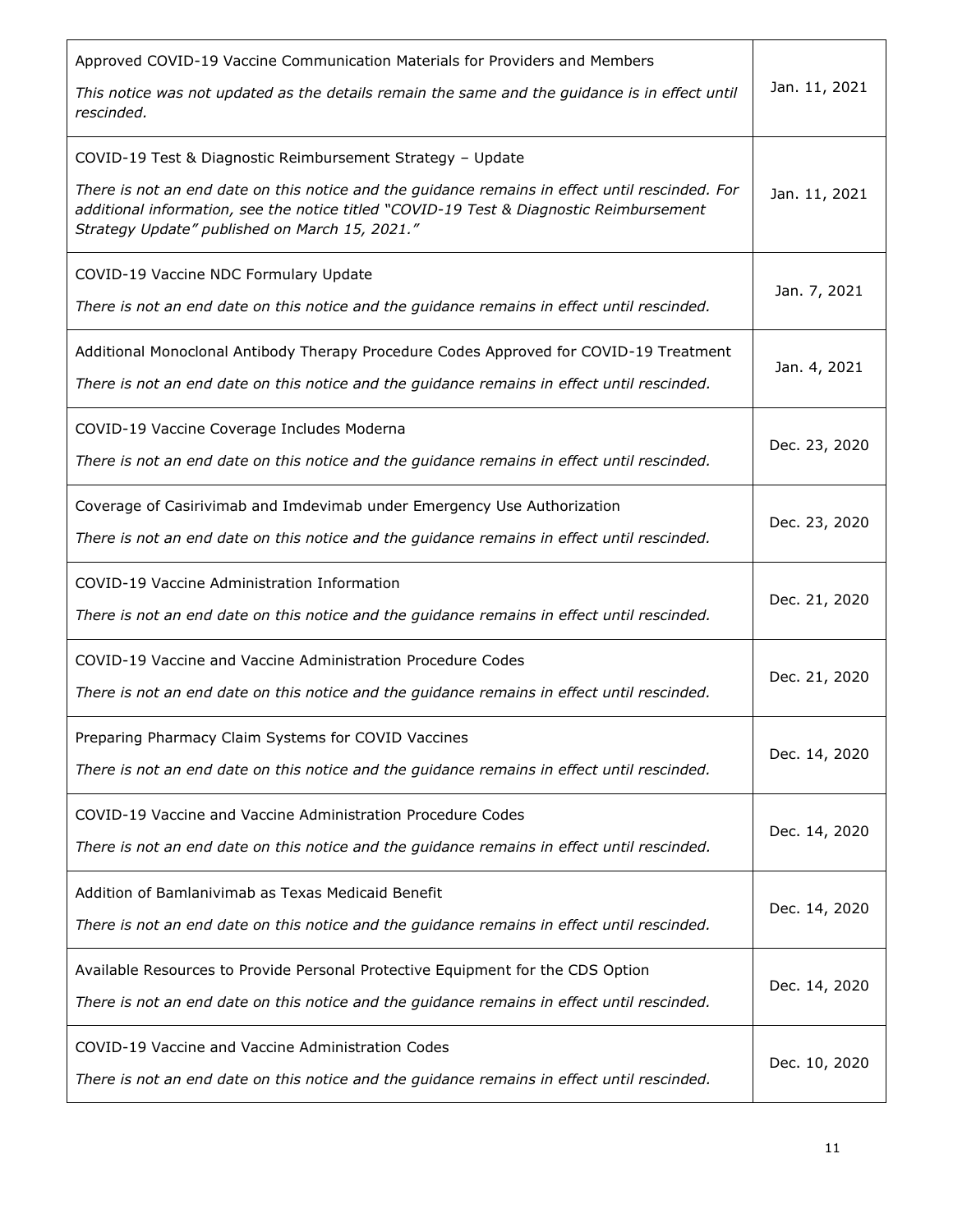| STAR+PLUS HCBS Upgrade Process for Members Who Exited a NF Due to COVID-19 Without<br>Services in Place<br>There is not an end date on this notice and the guidance remains in effect until rescinded.                                                                                                                                                                                                                                         | Nov. 24, 2020  |
|------------------------------------------------------------------------------------------------------------------------------------------------------------------------------------------------------------------------------------------------------------------------------------------------------------------------------------------------------------------------------------------------------------------------------------------------|----------------|
| Emergency Rate Increases for NFs Effective April 1, Extended through End of Federally-<br>approved PHE<br>This notice was not updated as the extension details remain the same and the guidance is in<br>effect until rescinded.                                                                                                                                                                                                               | Nov. 19, 2020  |
| New Coronavirus (COVID-19) Procedure Codes for the Introduction of Infusion of Therapeutics<br>There is not an end date on this notice and the guidance remains in effect until rescinded.                                                                                                                                                                                                                                                     | Nov. 10, 2020  |
| Update: STAR Kids MDCP and STAR+PLUS HCBS Interest List Releases<br>STAR+PLUS HCBS interest list releases resumed in Feb. 2021. View the MCO Notice posted on<br>Jan. 21, 2021 titled "February 2021 STAR+PLUS HCBS Interest List Release Counts by Service<br>Area". MDCP interest list release resumed in Oct. 2021. View the MCO Notice posted on Sept.<br>23, 2021 titled "October 2021 MDCP Interest List Release Count by Service Area". | Nov. 10, 2020  |
| Electronic Data Verification Scoring Results<br>This notice was not updated as the extension details remain the same and the guidance is in<br>effect until rescinded.                                                                                                                                                                                                                                                                         | Nov. 5, 2020   |
| Certain COVID-19 Procedure Codes Implemented Retroactively - Clarification<br>There is not an end date on this notice and the guidance remains in effect until rescinded.                                                                                                                                                                                                                                                                      | Oct. 8, 2020   |
| Aug. 4 MCO Notice Retracted: Updated Information on COVID-19 Medicaid Renewals<br>This notice was not updated as the extension details remain the same and the guidance is in<br>effect until rescinded.                                                                                                                                                                                                                                       | Oct. 6, 2020   |
| New Value Point of Origin for Admission of Visit Code "G," In Use Beginning July 1, 2020<br>There is not an end date on this notice and the guidance remains in effect until rescinded.                                                                                                                                                                                                                                                        | Oct. 1, 2020   |
| Updated Information: Spell of Illness Limitation and COVID-19<br>There is not an end date on this notice and the guidance remains in effect until rescinded.                                                                                                                                                                                                                                                                                   | Sept. 17, 2020 |
| Updated Information: COVID-19 - Spell of Illness Limitation in STAR Health<br>This notice was not updated as the guidance remains in effect until rescinded.                                                                                                                                                                                                                                                                                   | Sept. 17, 2020 |
| Certain COVID-19 Procedure Codes Implemented Retroactively<br>For updated guidance, see "Certain COVID-19 Procedure Codes Implemented Retroactively -<br>Clarification" posted on Oct. 8. There is not an end date on this notice and the guidance<br>remains in effect until rescinded.                                                                                                                                                       | Sept. 10, 2020 |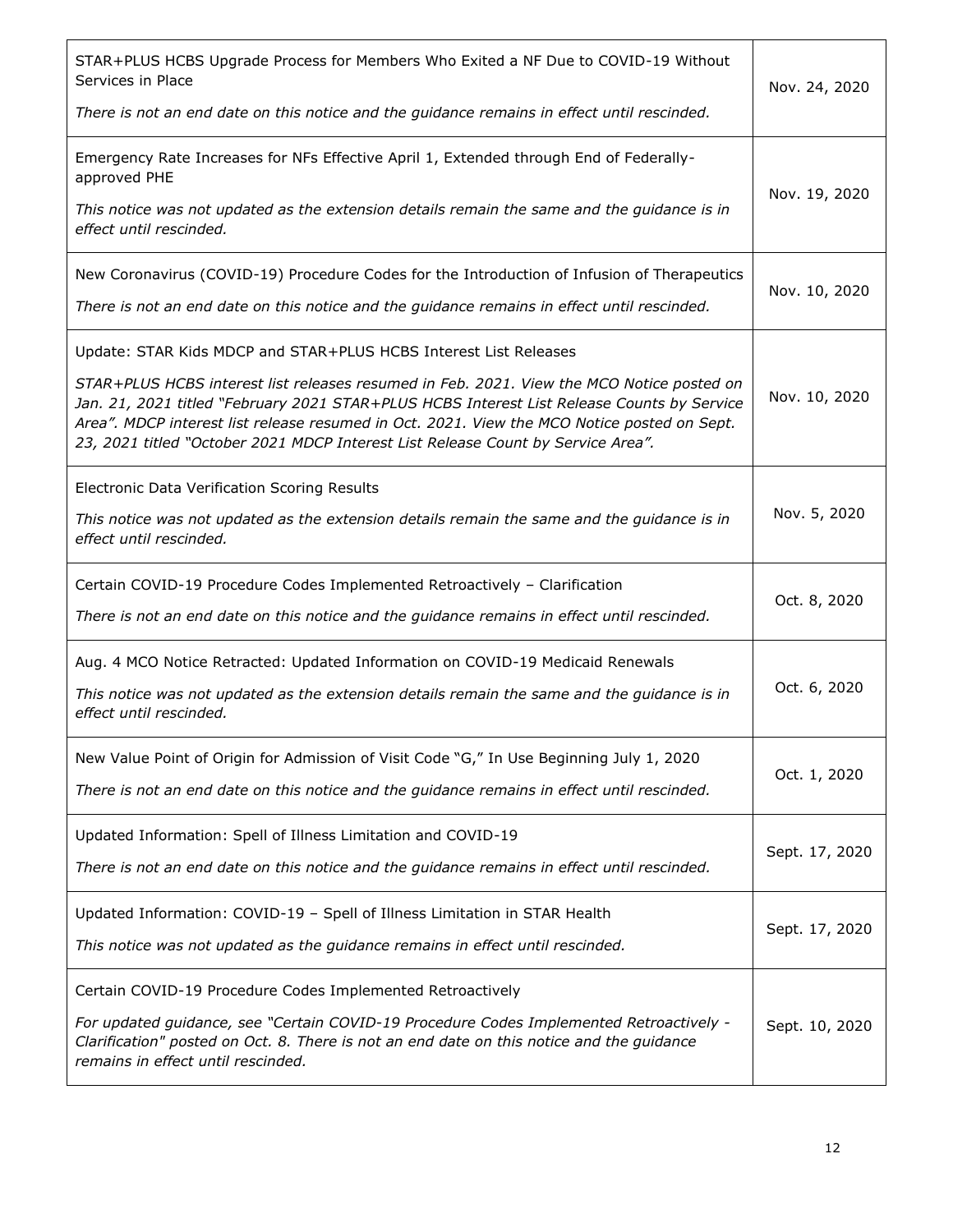| Emergency Rate Increases for NFs Effective April 1 Extended Through End of Federally-<br>Approved PHE                                                                                                                                                                                                      |               |
|------------------------------------------------------------------------------------------------------------------------------------------------------------------------------------------------------------------------------------------------------------------------------------------------------------|---------------|
| For updated guidance, see "Emergency Rate Increases for Nursing Facilities Effective April 1,<br>2020, Extended through End of Federally-approved PHE" notice published Nov. 19. This notice<br>was not updated as the extension details remain the same and the guidance is in effect until<br>rescinded. | Sept. 2, 2020 |
| Guidance: STAR Health Member's Changing Primary Care Provider During the Public Health<br>Emergency                                                                                                                                                                                                        |               |
| This notice was not updated as the extension details remain the same and the guidance is in<br>effect until rescinded.                                                                                                                                                                                     | Aug. 24, 2020 |
| COVID-19 and Applicability of EPSDT for Some Adults                                                                                                                                                                                                                                                        |               |
| This notice was not updated as the extension details remain the same and the guidance is in<br>effect until rescinded.                                                                                                                                                                                     | Aug. 17, 2020 |
| State Fiscal Year 2020 Texas Health Steps Timely Checkup Reports - Calculations During<br>COVID-19                                                                                                                                                                                                         |               |
| This notice was not updated. As it states, timely checkup standards for SFY reinstated starting<br>November 1, 2020.                                                                                                                                                                                       | Aug. 13, 2020 |
| Clarification to "Procedure Code Addition and Update for Coronavirus (COVID-19)"                                                                                                                                                                                                                           |               |
| There is not an end date on this notice and the guidance remains in effect until rescinded.                                                                                                                                                                                                                | Aug. 10, 2020 |
| Procedure Code Addition and Update for COVID-19                                                                                                                                                                                                                                                            |               |
| For updated guidance, see "Clarification to "Procedure Code Addition and Update for<br>Coronavirus (COVID-19)" notice published on Aug. 10. There is not an end date on this notice<br>and the guidance remains in effect until rescinded.                                                                 | July 13, 2020 |
| Reprocessing Guidance for COVID-19 Related Claims                                                                                                                                                                                                                                                          |               |
| There is not an end date on this notice and the guidance remains in effect until rescinded.                                                                                                                                                                                                                | July 6, 2020  |
| Emergency Rate Increases for the Nursing Facilities Effective Retroactive to April 1, 2020                                                                                                                                                                                                                 |               |
| For updated guidance, see "Emergency Rate Increases for Nursing Facilities Effective April 1,<br>2020, Extended through End of Federally-approved PHE" notice published Nov. 19. This notice<br>was not updated as the extension details remain the same and the guidance is in effect until<br>rescinded. | July 2, 2020  |
| Leveraging Long-Term Care Hospitals (LTCHs) During the COVID-19 Public Health Emergency                                                                                                                                                                                                                    |               |
| There is not an end date on this notice and the guidance remains in effect until rescinded.                                                                                                                                                                                                                | June 27, 2020 |
| COVID-19 - Spell of Illness Limitation in STAR Health                                                                                                                                                                                                                                                      |               |
| For updated guidance, see "Updated Information: COVID-19 - Spell of Illness Limitation in<br>STAR Health" notice published on Sept. 17.                                                                                                                                                                    | June 4, 2020  |